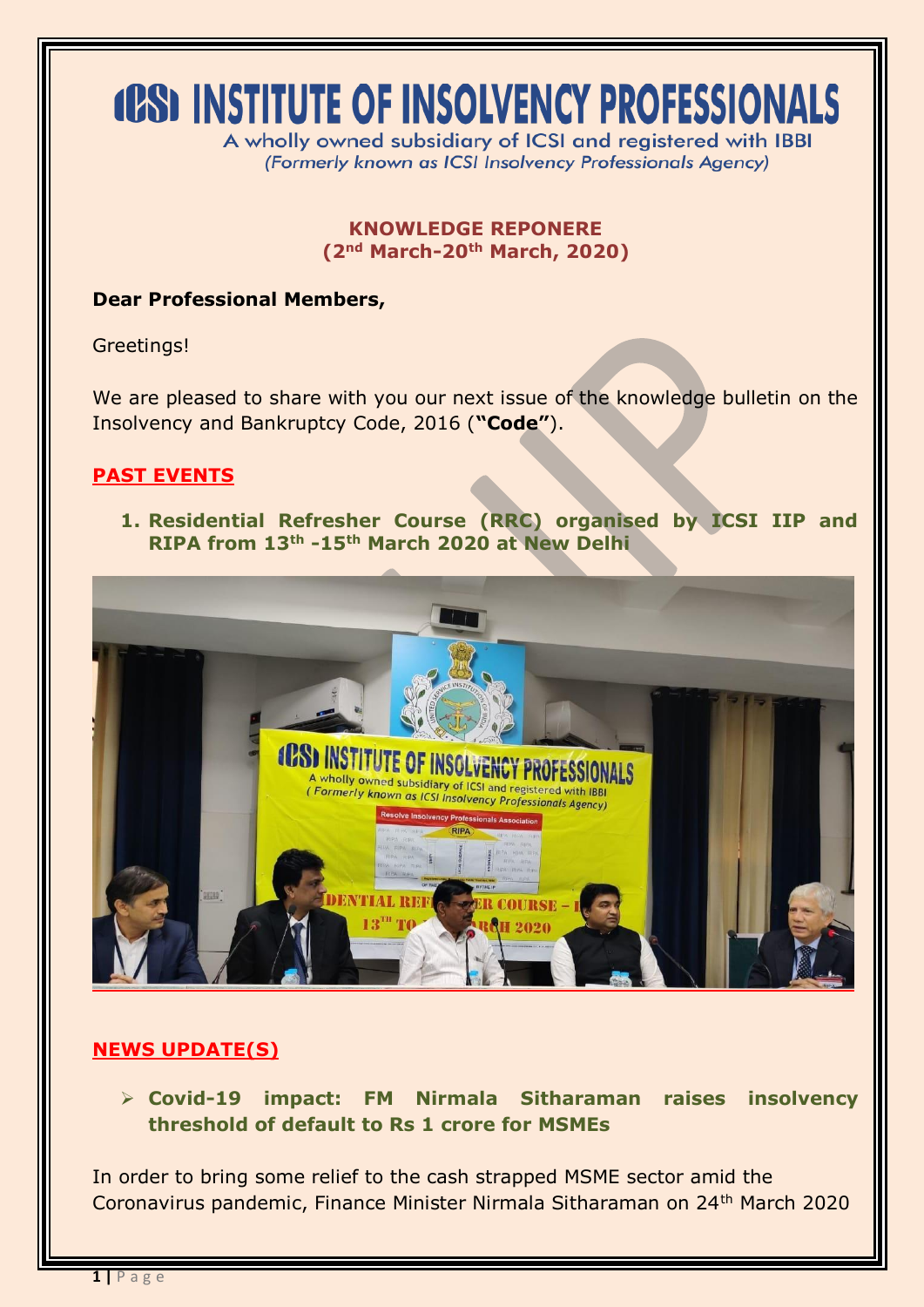raised the threshold of default to Rs 1 crore from the existing Rs 1 lakh to prevent triggering of insolvency proceedings against MSMEs.

#### Read more at:

https://economictimes.indiatimes.com/small-biz/sme-sector/govt-raisesinsolvency-threshold-to-rs-1-cr-to-help-

smes/articleshow/74791431.cms?utm\_source=contentofinterest&utm\_medium= text&utm\_campaign=

# **NCLT allows 90 days' extension for Jet Airways insolvency process**

The National Company Law Tribunal (NCLT) on 18<sup>th</sup> March 2020 allowed 90 days' extension for the corporate insolvency resolution process of Jet Airways.

#### Read more at:

https://economictimes.indiatimes.com/industry/transportation/airlines-/ aviation/nclt-allows-90-days-extension-for-jet-airways-insolvencyprocess/articleshow/74695218.cms?utm\_source=contentofinterest&utm\_medium =text&utm\_campaign=cppst

# **LIST OF COMPANIES THAT HAVE RECENTLY UNDERGONE LIQUIDATION**

| S.<br><b>No</b> | <b>Case Title</b>                                                         | <b>Bench</b> | <b>Date of Order</b> |
|-----------------|---------------------------------------------------------------------------|--------------|----------------------|
|                 | In the matter of Global Rural   Mumbai<br>Netco Ltd.                      |              | 02.03.2020           |
| 2.              | In the matter of Kothari Food   Allahabad<br>& Fragrances Private Limited |              | 02.03.2020           |
| 3.              | In the matter of S R Foils And   New delhi<br><b>Tissue Limited</b>       |              | 04.03.2020           |

#### **LIST OF COMPANIES THAT HAVE RECENTLY UNDERGONE RESOLUTION**

| <b>No</b> | <b>Case Title</b>                                                 | <b>Bench</b> | <b>Date of Order</b> |
|-----------|-------------------------------------------------------------------|--------------|----------------------|
|           | In the matter of Odisha Cuttack<br>Slurry Pipeline Infrastructure |              | 02.03.2020           |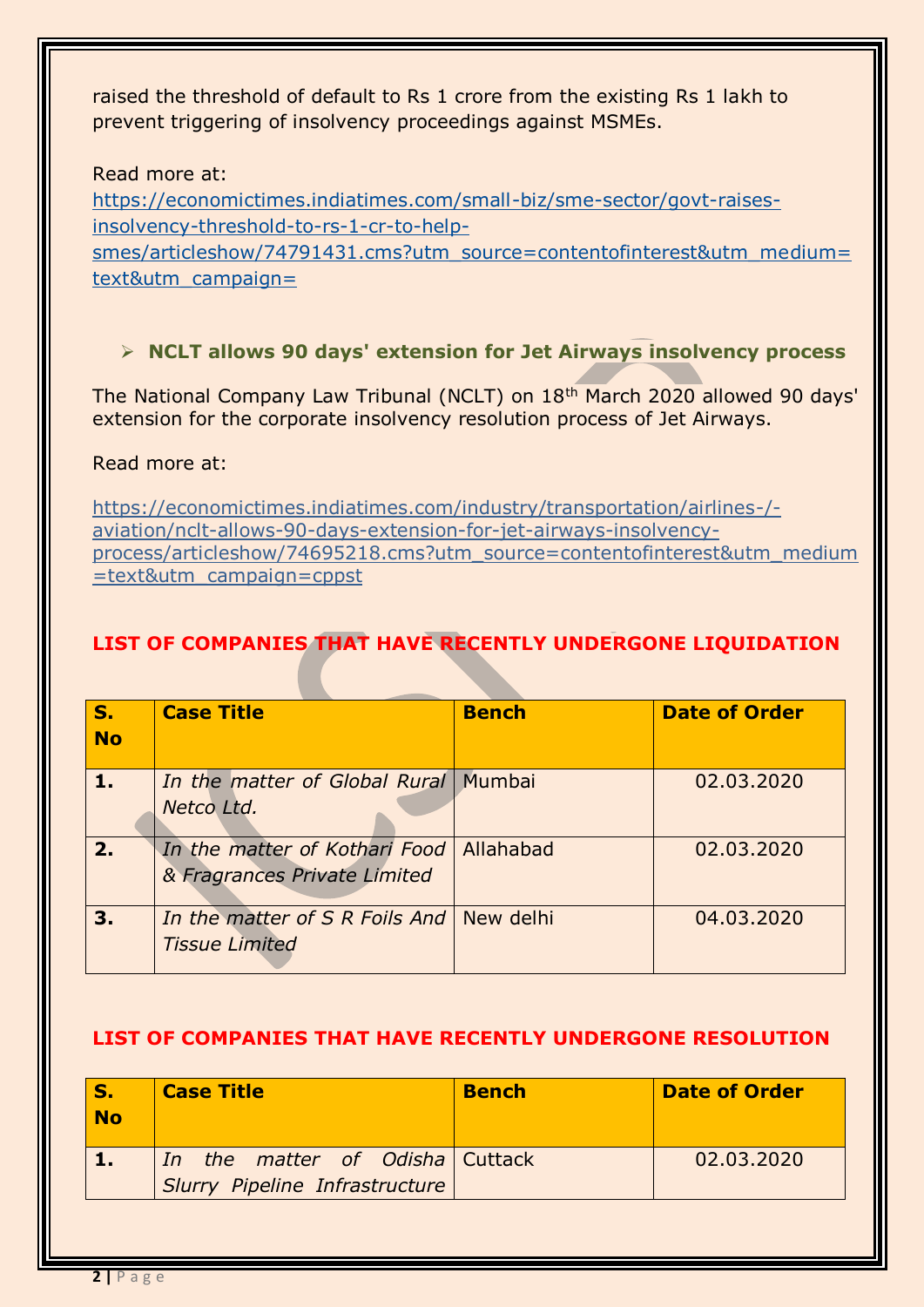|    | Ltd.                                                                 |            |
|----|----------------------------------------------------------------------|------------|
| 2. | In the matter of Jaipraksh   New Delhi<br>Associate Ltd. and Ors.    | 03.03.2020 |
| 3. | In the matter of F. M Chandigarh<br><b>Hammerle Textiles Limited</b> | 13.03.2020 |

#### **BRIEF OF JUDGEMENTS**

| S.<br><b>N</b><br>$\mathbf{O}$ | <b>Case Details</b>                                                                                                                               | <b>Date</b><br>Order | of Courts    | Case link                                                                           |
|--------------------------------|---------------------------------------------------------------------------------------------------------------------------------------------------|----------------------|--------------|-------------------------------------------------------------------------------------|
|                                | $Bahadur$ Shree   12.03.2020<br>1 Rai<br>Ram and Company Pvt.<br>Ltd. v. Mr. Bhuvan<br>Madan, RP of Ferro<br>Alloys Corporation Ltd<br>and others |                      | <b>NCLAT</b> | https://ibbi.gov.in//uploa<br>ds/order/032053034f863<br>b95911e0a8b6256fae8.p<br>df |

*Brief*: It was contended that the AA while passing the impugned orders, failed to consider whether the approved Resolution Plan conformed with Section 30 of IBC and its objective i.e. maximization of value of assets of the CD. The impugned orders have also been assailed on the ground of being non-speaking cryptic orders without application of mind.

Hon'ble NCLAT relied on the matter of *K. Sashidhar vs. Indian Overseas Bank and Committee of Creditors of Essar Steel India Limited Vs. Satish Kumar Gupta and Others* to observe that the commercial wisdom of the Financial Creditors individually or their collective decision is beyond the pale of challenge before the AA and the same has been made non-justiciable.

Hon'ble NCLAT held that, *"Such commercial wisdom of the Committee of Creditors*  with requisite voting majority is non-justiciable and the discretion on Adjudicating *Authority is circumscribed to scrutiny of Resolution Plan as approved by the requisite majority voting share of the Financial Creditors. The enquiry postulated under Section 31 of the I&B Code is limited to matters covered under Section 30(2) of the I&B Code when the Resolution Plan does not confirm the stated conditions. Therefore, the Appellants cannot question the commercial wisdom of the Committee of Creditors in rejecting the settlement proposal emanating from the Appellants, with the requisite majority and in approving the Resolution Plan of SPTL. No material irregularity in Corporate Insolvency Resolution Process before the Resolution Professional has been demonstrated. Merely because the Adjudicating*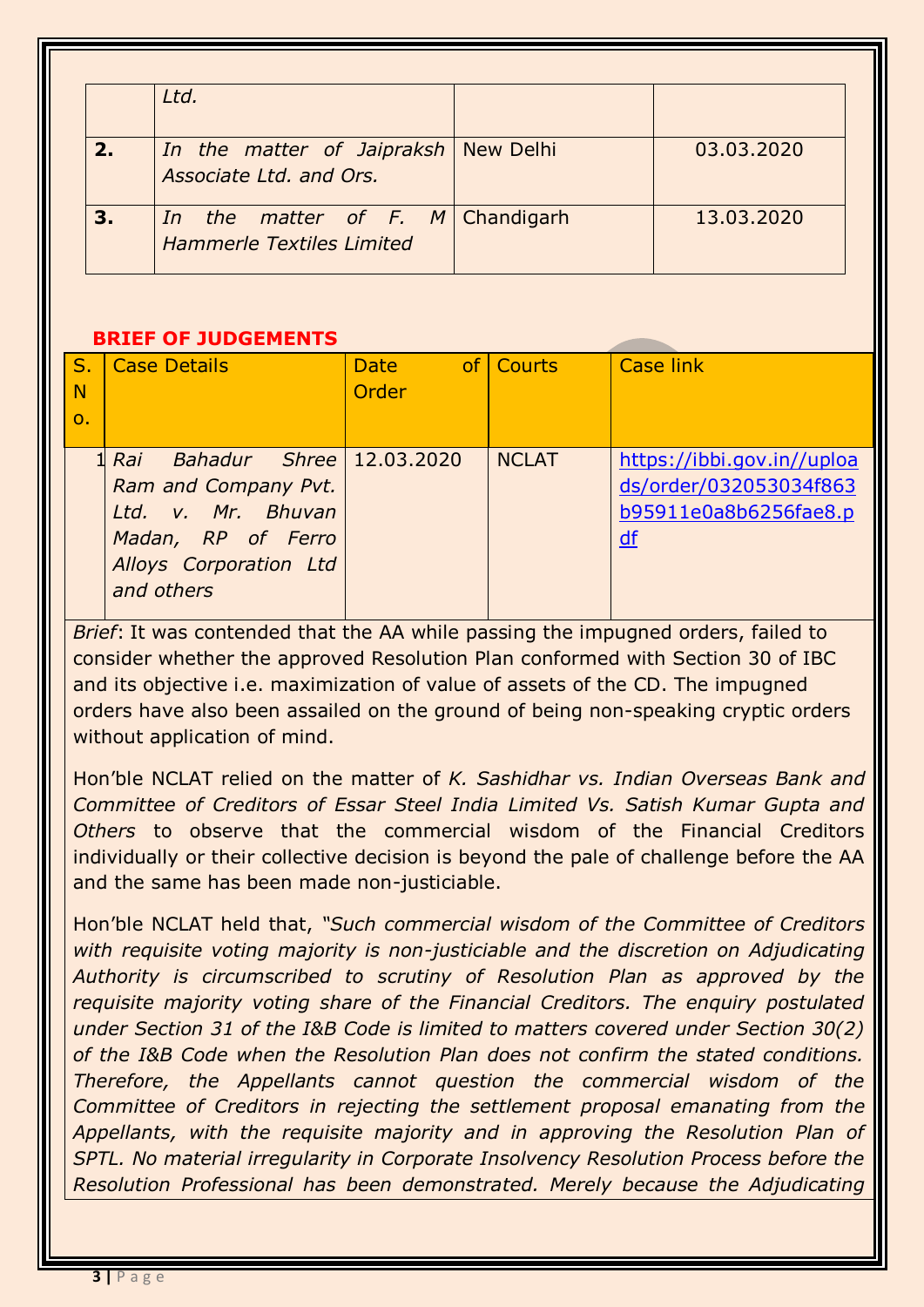*Authority has declined to direct reconsideration of the already rejected settlement proposal of Appellants does not impinge upon the legality and conformity of the approved Resolution Plan with the conditions stated in Section 32 of the I&B Code."*

Hon'ble NCLAT dismissed the appeal.

| 2 Shrawan             | Kumar   05.03.2020 | I NCLAT | https://ibbi.gov.in//uploa |
|-----------------------|--------------------|---------|----------------------------|
| Agrawal Consortium v. |                    |         | ds/order/21503077cb42a     |
| Rituraj Steel Private |                    |         | 1a4211786826a6a9ff3.pd     |
| Limited and Ors.      |                    |         |                            |
|                       |                    |         |                            |

Brief: The appeal was issued against an order of AA whereby they issued directions for fresh bidding within 15 days and filing the re-approved Resolution Plan by 31st December 2019 to conclude the process, ignoring the approval of the Resolution Plan by the CoC with a vote share of 84.70 per cent.

The contention of the Appellant is that after the approval of the resolution plan by the CoC, the RP filed the same before the AA for its approval under Section 31 of the Code. But during the hearing for the approval of Resolution Plan, the two other unsuccessful Resolution Applicants preferred appeals before the AA which made the AA ignore the settled position of law and reverse the commercial decision of CoC.

Hon'ble NCLAT observed that after approval of the Resolution Plan with requisite majority of CoC, the AA has jurisdiction under Section 31(1) of the Code, which is circumscribed by Section 30(2) of the Code. NCLAT while placing reliance on the orders of *K. Sashidhar v. Indian Overseas Bank, (2019) 12 SCC 150* and *Committee of Creditors of Essar Steel India Limited Vs. Satish Kumar Gupta and Others (2019) SCC OnLine SC 1478* held that the Adjudicating Authority has a very limited power of judicial scrutiny and the statutory provision does not permit the Adjudicating Authority to interfere with the commercial wisdom of the COC.

Hon'ble NCLAT allowed the appeal and set aside the impugned order.

| 3. Bimalkumar            | Manubhai05.03.2020 | <b>INCLAT</b> | https://nclat.nic.in/Userad |
|--------------------------|--------------------|---------------|-----------------------------|
| Savalia v. Bank of India |                    |               | min/upload/20416396255e     |
|                          |                    |               | 60e9fbc1745.pdf             |
|                          |                    |               |                             |

An Appeal was preferred by a Shareholder and Director of the Corporate Debtor i.e., M/s Radheshyam Agro Products Pvt. Ltd. challenging the order dated 20th September, 2019 passed by AA.

The contention of the Appellant was that the application filed by the Financial Creditor was time barred. He submitted that the Adjudicating Authority admitted the Application and initiated CIRP of the Corporate Debtor. With regard to the limitation, the Adjudicating Authority observed that the date of mortgage is 18.11.2010, The SARFAESI and DRT started in 2017, One Time Settle (OTS)